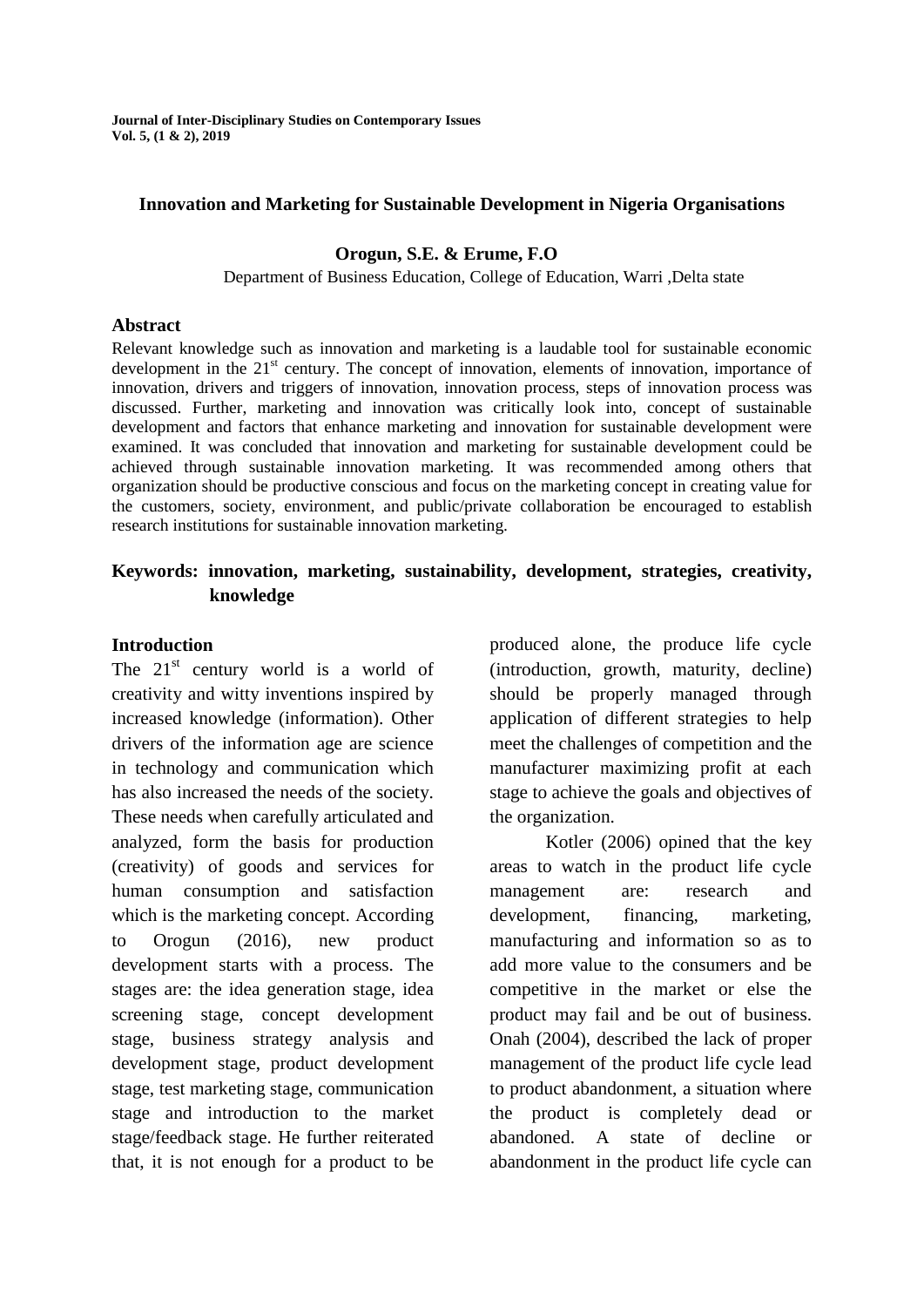be rejuvenated, a process where value is added to the generic product and a new improved product is birthed. This process is known as innovation marketing, marketing innovation the hallmark of this paper.

# **The Concept of Innovation**

The term innovation according to Chandrakhatha (2018), is derived from the latin word innovatus, which is the noun form of innovare "to renew or change" streaming from in  $\text{-}$  into  $\text{+}$  norus  $\text{-}$  'new'. Although the term is broadly used, innovation generally refers to the creation of better or more effective products, processes, technologies, or ideas that affect markets, governments and society.

Innovation is the successful exploitation and commercialization of new ideas. It is far more than the common perception that innovation is only about new ideas or research and development. Innovation covers:

- All processes, technology, organizational and marketing, in the development and commercialization of novel products and services providing value to customers.
- Occur at four (4) main tiers of level:
	- i. Technologies/products/serv ices
	- ii. Process
	- iii. Organizational
	- iv. Business

Include, but it not restricted to the ideas and research stages of the innovation cycles or to novel technology alone though these are core elements of inn**ovation**

> Include "low tech" and is not restricted to "high tech" technologies. Martin (2007).

Flowing from the above, innovation is not limited, it is wide and varied and cut across every facet of the society and economy.

Innovation has been and continues to be an important topic of study for a number of different disciplines including marketing, and has been misconstrued with related terms such as invention, renovation, imitation, creativity and design. Innovation differs in that it signifies a substantial change compare to entirely new incremental change. Innovation means the introduction of new things, ideas or ways of doing something. Hornby (2006).

Ajokporise (2018), define innovation as the process of bringing the best ideas and transforming it into reality with value. It is a process that combines ideas and knowledge into new value. Oteh and Akuma (2010), sees innovation as a deliberate, specific change which is thought to be more efficacious in accomplishing the goals of a system.

Yabrifa (2014) opined that innovation is the process of making changes to something established by introducing something new that adds value to customers. This signifies that innovation is a change that is deliberate, purposeful and can be on a small or large scale upon something already created and can add value to customers. The customers that experience the added value will continue to use the product, process, or service and this lead to growth for an organization. Just like the product life cycle so also innovation has particular life cycles and innovation management. For organization to sustain their mission, they must continuously innovate and replace existing products, price and services with more efficient, effective and competitive ones.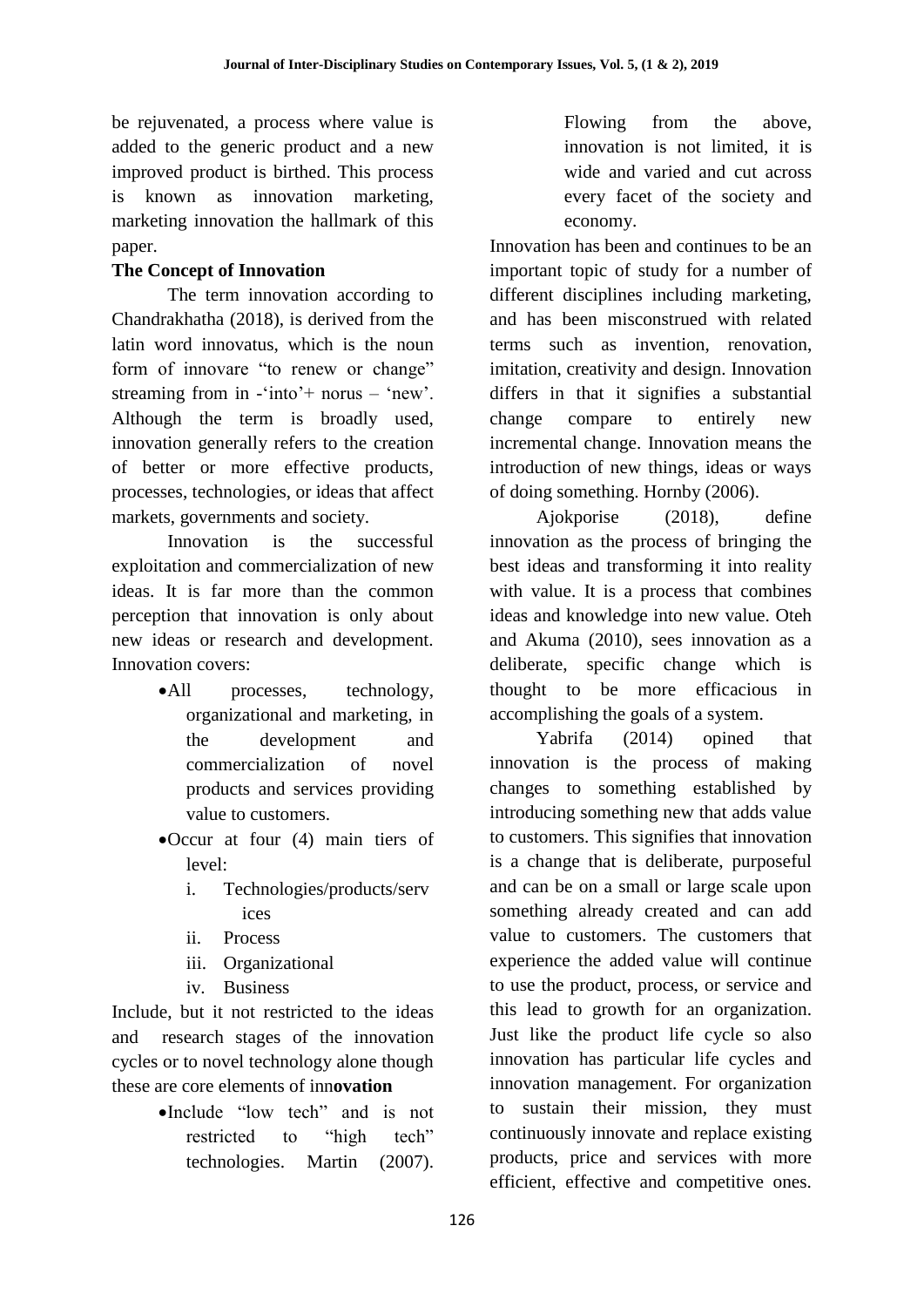This is in alignment with Oluwadare (2015), who sees innovation as the process of making changes, large and small, radical and incremental to products, process and service that results in the introduction of something new for the organization that add value to customers and contribute to the knowledge store of the organization.

This later definition although general, is specific and illustrate a number of core concepts of innovation as applied in any marketing organization. Applying innovation which is the hallmark of this paper for sustainable development is therefore the application of practical tools and techniques that make changes large and small, radical and incremental to products, processes and services that results in the introduction of something new for an organization that add value to customers and contributes to the knowledge store of an organization.

Flowing from the above definitions, the author, therefore define innovation as the application of new ideas to the products, processes services, or other aspects of the activities of an organization that lead to increased value to the organization, customers, other organizations or the society at large.

# **Elements of Innovation**

An innovation is the implementation of a new or significantly improved product (good or service), or process a new marketing method, or a new organization or external relations. It therefore implies a product or service from its current state through creative thinking, knowledge and motivation. It is adding something new to an existing product, service or process to what is desirable to users, what is possible with technology and what is viable in the market place.

Okpara (2006), identified the following as elements or principles of innovation:

- 1. Challenge what the organization is trying to change or accomplish. The "pull".
- 2. Customer focus creating value for your customer. The "push"
- 3. Creativity generally and sharing the idea. The "brain"
- 4. Communication the flow of information and ideas of "life blood"
- 5. Collaboration people coming together to work together on the idea. The "heart"
- 6. Completion implementing the new idea. The "muscle"
- 7. Contemplation learning and sharing lessons lead to higher competency. The "ladder"
- 8. Culture the playing field of innovation which are: leadership, people, basic values, and innovation values.
- 9. Context innovation is shaped by interactions with the world
- 10. Creation for sustainability

# **Importance of Innovation**

Innovation is the source of success in the market economy. The organization that is creative and innovative in today"s changing and competitive environment cannot survive in the market place as they will not remain relevant to the customer which is the purpose of every business.

Growth and development cannot be sustained without additional innovations in form of a product, process or a service. Introducing new products, process or service is usually seen as part of innovation, which is itself seen as the engine driving continued growth and development. Martins (2017), highlighted the following as importance of innovation.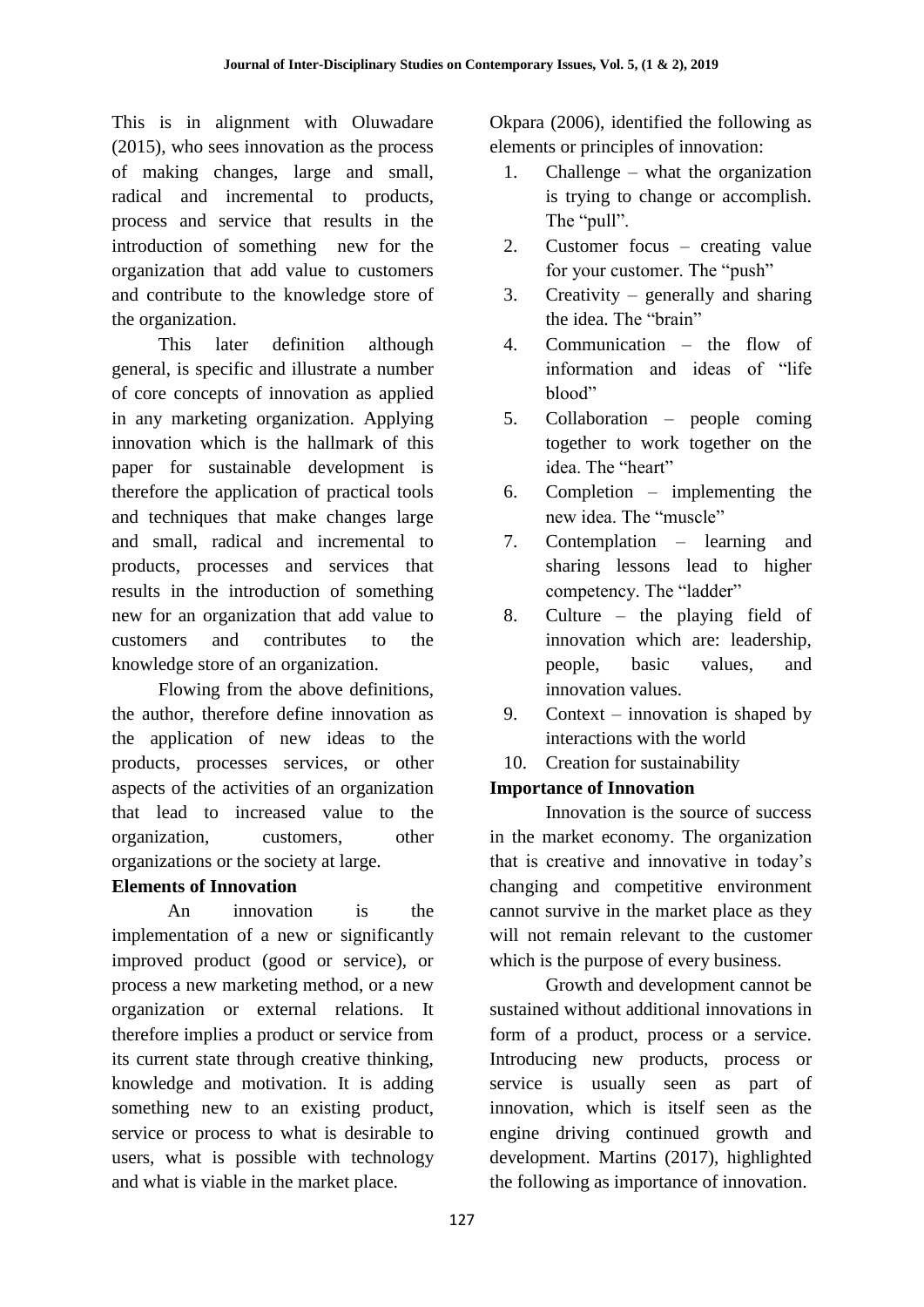- 1. Solving problems most ideas are actually derived from attempts to solve existing problem. As such, when you encourage innovation, you are opening doors for solutions to problems both with and outside your company.
- 2. Adapting to change this is especially evident in the technological world where there are rapid changes defining the business. Change is inevitable and innovation is the method to not only keep your business afloat, but also ensure that it remains relevant and profitable.
- 3. Maximizing on globalization with market all over the world becoming more interlinked greater opportunities are emerging in these new markets and with that, new needs and challenges. It is only through innovation that an organization can tap and take advantage in the new opportunities.
- 4. Facing up the competition the corporate world is always very competitive, and with many companies coming up, the top position in the industry is no longer a reserve of a few. To retain or establish your company's cutting edge, you can compete strategically by having a dynamic business that is able to make strategic and innovative moves and thus cut above the rest.
- 5. Evolving workplace dynamics the demographies in the work place are constantly changing. With the new generation that has entered the market place, new trends are also coming up. Innovation is therefore

critical to ensure the smooth running of the company.

- 6. Customer"s changing tastes and preferences – the current customer has a great variety of products and services available to him/her and is well informed of his/her choices than before. The company must therefore keep itself abreast with these evolving tastes and preferences and forge new ways of satisfying the customers. This can be achieved through innovation.
- 7. Creativity innovative companies attract innovative employees. Since the company maintains an innovative culture, the employees understand that they are responsible for innovation and implementation of new products.
- 8. Experience innovative companies have the advantage of experience in innovating a product, process or a service. Since they understand the process so well, they do not have to always go through trial and errors.
- 9. Leadership as a matter of fact, innovative companies are industry leaders. They are always ahead of others in the market, they are pace setters while others follow.
- 10. Name recognition companies with an innovative culture are known in their industry. Therefore they do not have a huge budget on marketing and branding. As a matter of fact, customers look forward to new products, processes or services from them.

In ascertaining the importance of innovation John (2017), depict that the objectives of innovation should be considered also. He highlighted the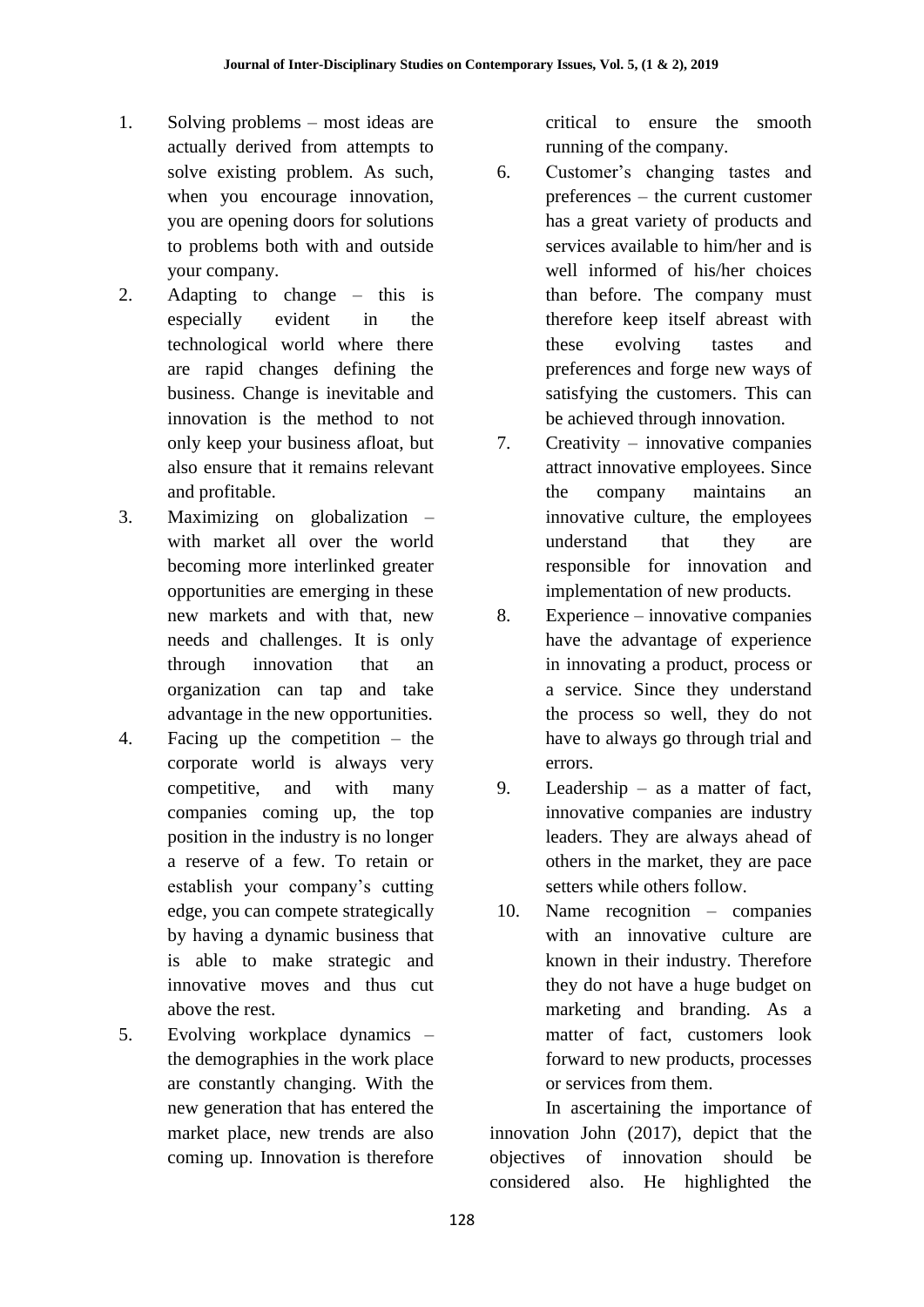objectives of innovation to include: saving time, efficiency, convenience, quality, satisfying customers needs, customer experience, risk reduction, increase performance and knowledge, competitive advantage, improved quality of life, increase productivity and sustainability.

### **Drivers and Triggers of Innovation**

Sullivan (2008), posits that, there are various factors which encourage an organization to innovate. These factors are sources of innovation and they are as follows:

- 1. Emerging technologies new knowledge or technology
- 2. Competitor's actions
- 3. Now ideas from customers, partners and employees
- 4. Changes in the needs and preferences of customers
- 5. Emerging changes in the macro environment
- 6. Drastic shift in new political rules and policies
- 7. Market evolving through market segmentation and growth
- 8. Industry and market changes
- 9. Unthinkable event or unexpected occurrence
- 10. Perception and reality etc

These drivers and triggers of innovation present new opportunities to old and new businesses. Besides, companies that are willing to adapt to the new ways of doing thing succeed, increase their market share and experience growth and development.

# **Innovation Process**

Innovation process is holistic. It is a structure, strategy that ensures that the innovation team idealizes an innovation and runs with it until it is successfully implemented. It is expedient to state that, the way one understand the innovation process greatly influences the way it is

established and this affect the outcomes. Innovation involves some key players and set rules which affect or influence the conditions and space of the innovation.

Sullivan (2008), reiterate that different understanding on "innovation" has several consequences on the innovation process. For example;

- When the innovation process viewed as a process for only the specialists to participate, there will be little involvement from all the employees.
- When small companies view innovation for only big companies because innovation process is complicated which they lack the capacity to handle, they will miss out of the market and technical opportunities which they would have enjoyed.
- When innovation is targeted, it miss out opportunities for new market. This makes the organization to fail.
- When looking at innovation as a linear process (relies on either technology or market trend as source of innovation) and ignoring the customers, suppliers, public and employees as source of innovation, the innovation is not a reflection of the needs of the customers, at such the innovation will not last.
- When companies look at innovation as breakthrough and fail to think about incremental innovation, they soon fade away.
- When the innovation process is looked at as an independent process separated from the other process in the organization, people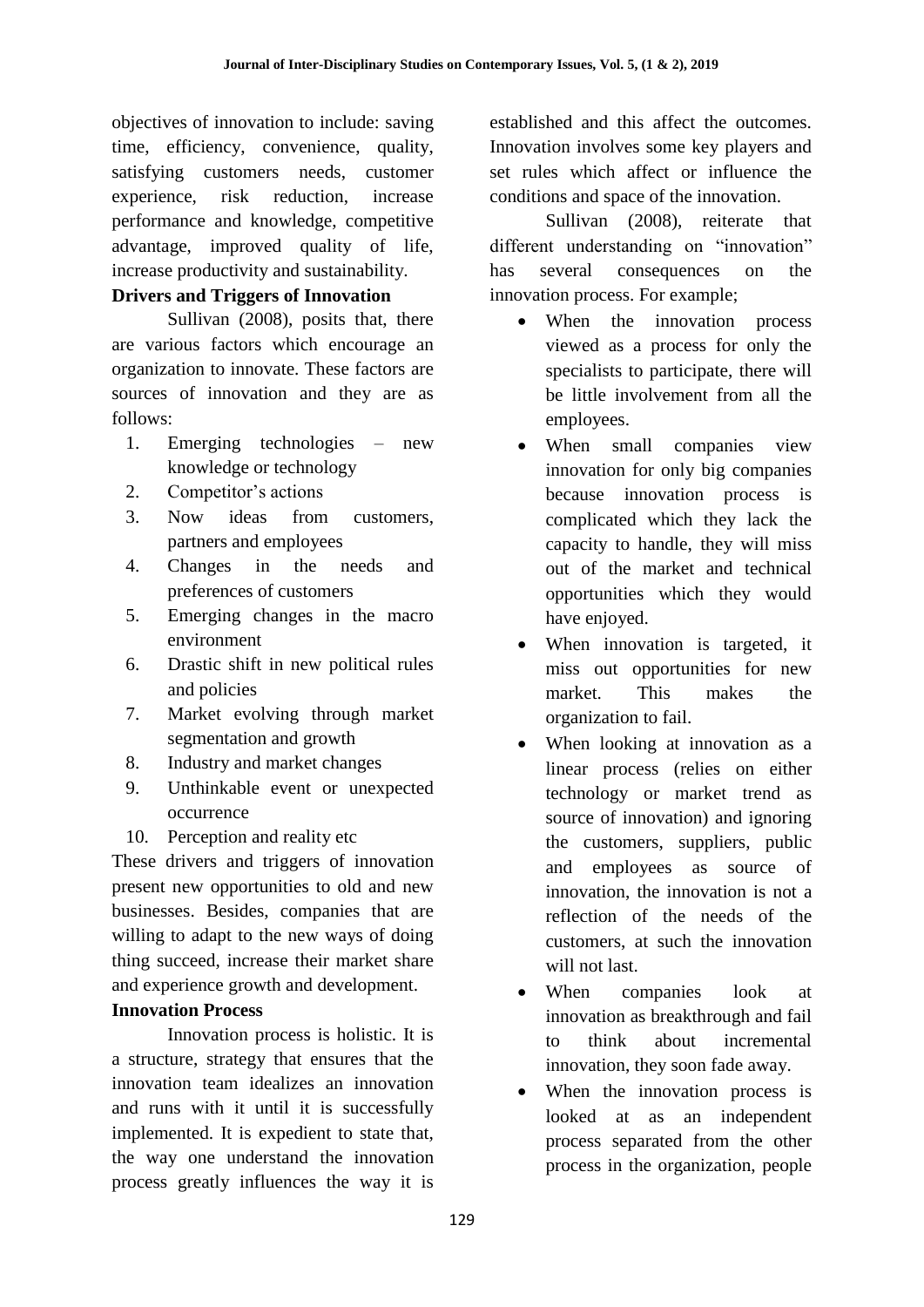will not work to support each other, at such the innovation will not be achieved.

Innovation is a process. It is interrelated set of activities designed to transform inputs into a specified output for the customer. It implies a strong emphasis on how work is done within an organization (organization culture) rather than what an organization does. Innovation is incremental, radical, and can be disruptive (destroying existing markets and creating new ones) as a result of new sciences and technology applied to a new market that offers the potentials to exceed the existing limits of technology. However, without cooperation and unity of purpose in the organization, an innovation will not meet its goals and objectives.

## **Steps of Innovation Process**

Just like every new product development follows steps/stages, so also there are steps of innovation process. Orogun (2016). These steps are:

- A. Idea generation this is the first step in innovation process. It is where one decides on the concept that he/she want to develop and come up with reasons why he/she want to improve on the idea. It is important to involve more knowledgeable people to get better understanding of the market and look at the idea from more perspectives and provide more viable idea. Customers, employees, the public, partners/suppliers, and competitors are where one can draw ideas for innovation.
- B. Advocacy and screening not every idea that is generated is worth implementing. For this reason one must screen the ideas presented to know the benefit and

risks of each idea to determine its viability. Idea for the present or the future should be adequately communicate to instill an innovation culture in an organization.

- C. Experimentation  $-$  at this stage, the idea is tested in a targeted market for acceptability or rejection of the innovation. Experimentation is a continuous process as it generated new ideas.
- D. Commercialization this is the stage where the product is ready for the market.
- E. Diffusion and implementation these are two different stages. Diffusion is where the organization accepts the innovation and implementation is setting up everything that is needed to develop and utilize or produce the innovation idea.

For a successful innovation process in an organization to be achieved and reaping the benefits that accrue is no easy task. Sullivan (2008), profile strategies on how to make the innovation process work:

- Create an innovation management space by putting in place, systems and structure that will support innovation and also evaluate the innovation process.
- Sharing the idea to foster innovation culture, the goals and objectives of the innovation must be communicated to all stakeholders in the organization.
- Removing the red tape this is the process of removing policies and laws that hinder innovation and progress to enhance efficiency. Open – door –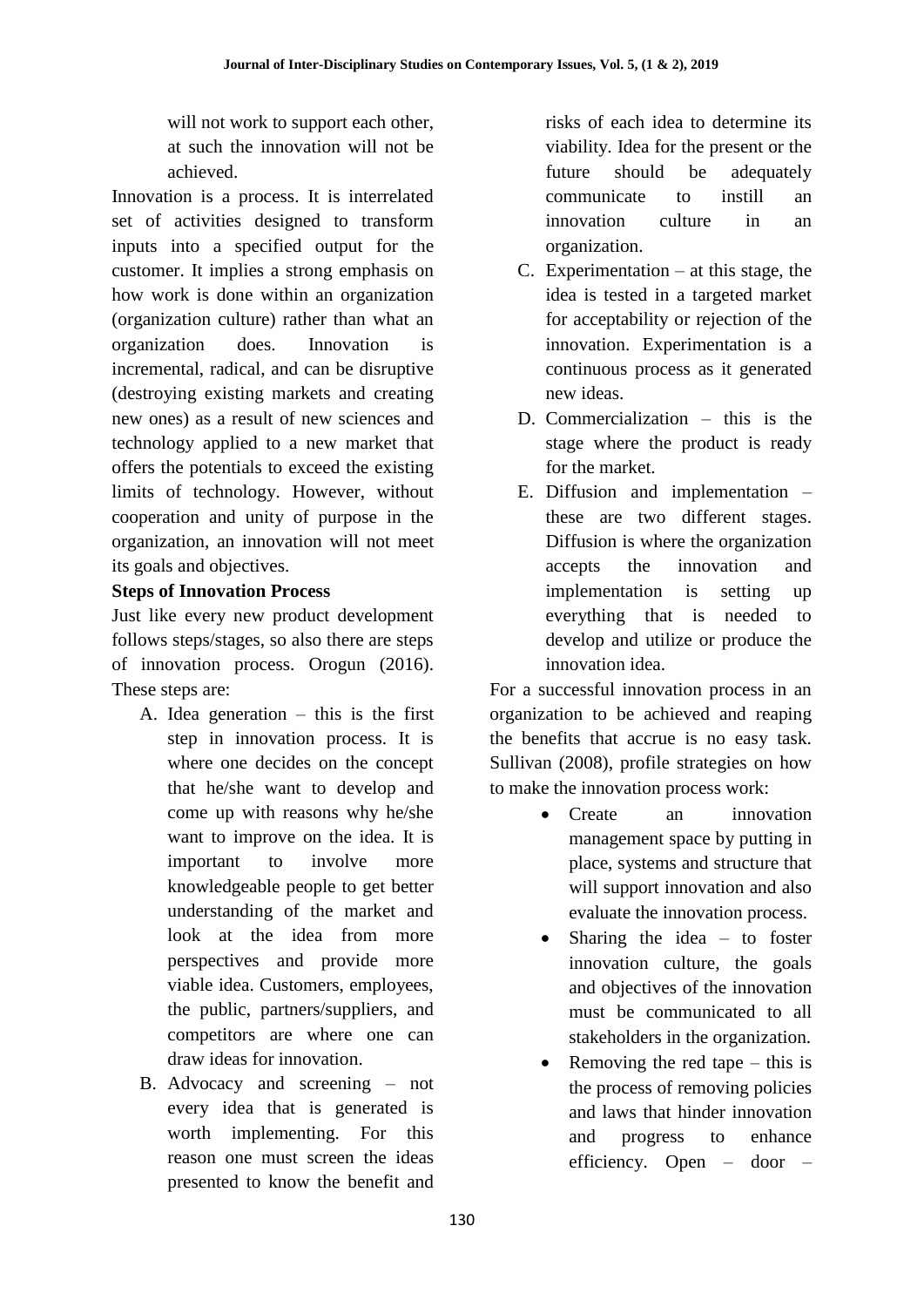policies should be adopted between management and employees.

- Creative thinking innovation always starts with thinking against the norm, that is challenging the existing values and systems.
- Teamwork ensuring leadership and the rest of the workforce work together in order to move the organization forward. Potentials of the employees are known so as to know their strengths and weaknesses to bring about efficiency and maximize production.
- Leadership by example the leaders must set an example for the rest of the team to follow by been creative and innovative to motivate the team.
- Hold people responsible and accountable by giving staff freedom and power to implement their ideas.
- Conducive working environment – employees whose welfare is well catered for are more likely to be creative, innovative, and more motivated to work. Therefore, their workplace should be comfortable and be motivated.
- Rewarding performance employee"s effort at innovation and creativity should not go unnoticed and unrewarded. Those who prove themselves to be an asset to the organization should be given more

responsibility and rewarded accordingly.

 Encourage collaboration – due to the diversity often found in the workplace diversity often found in the workplace the organization can take advantage of this by teaming up people with certain skills set and personalities and even skills set and personalities and even have teaming competency in bring new ideas. (Haring ideas men)

# **Marketing and Innovation**

Marketing according to Ayo in Tanner (2016), is the selling of ideas, products and services of all kinds to identified and qualified markets. Orogun (2016), in the American Marketing Association (AMA), (2015) defines marketing in a more broader perspective as the activity, communicating, delivering and exchanging offering that have value for customers, clients, partners and society at large. This therefore means that marketing is the process through which producers and customers are brought into contact formally or informally for the exchange of goods and services involving the performance of marketing activities. In a nutshell, marketing is the process where the producers communicate to the consumers and prospective customers about their products and services.

On the other hand, innovation is the process of coming up with new ideas that will be able to bring positive impact to the business such as new products or services in the market place. Innovation is developing new ideas differently and getting them into practice within marketing practice. Clakrawti (2014). Innovation is the act of introducing something new or doing something in a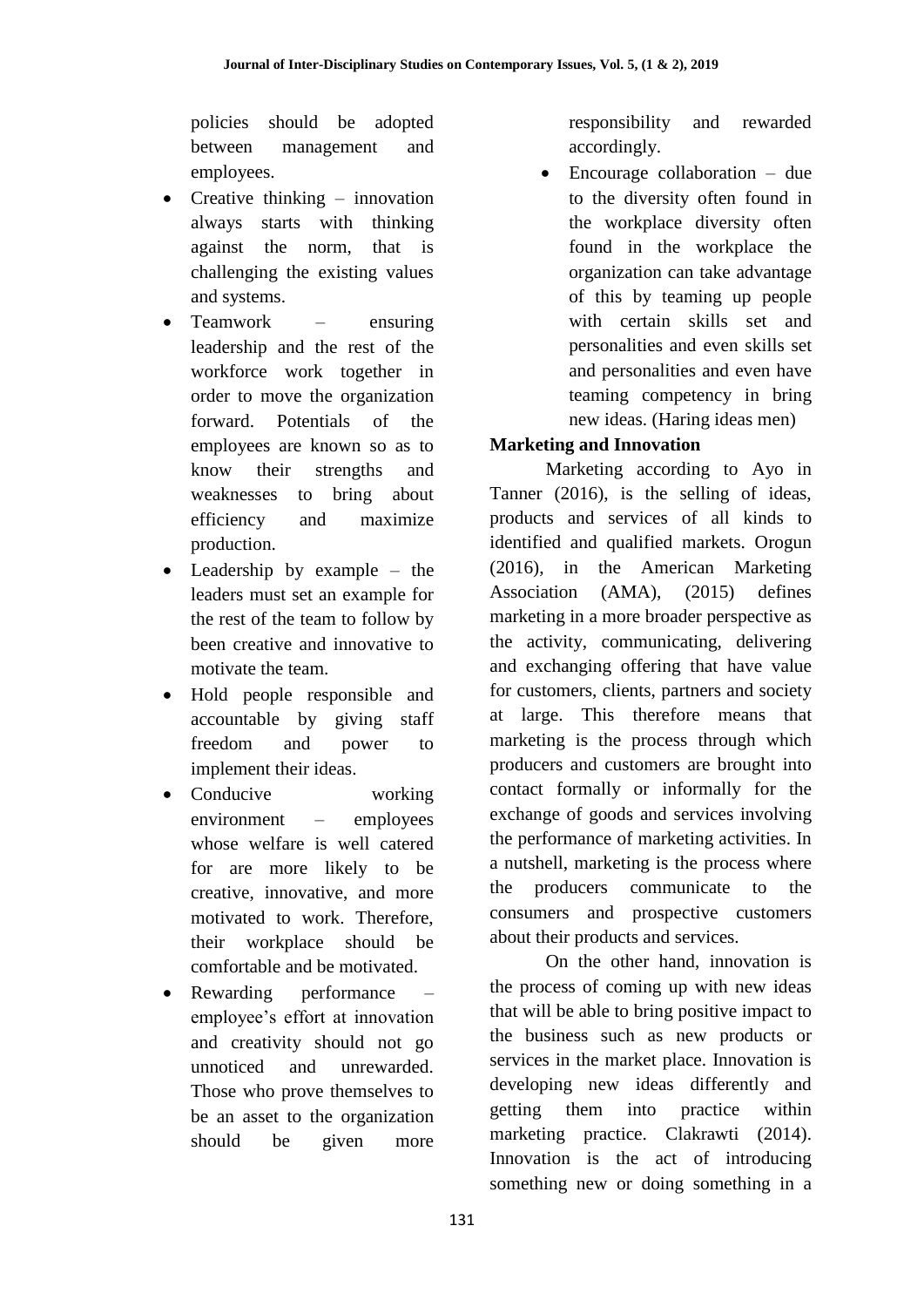different way. A combination of both terms yields marketing innovation/innovation marketing which is the implementation of a new marketing method which has not been used in production of goods and services due to advancement in business world propelling by advancement in technology.

Marketing is creativity as well as innovation. Creativity in the entities of marketing and the seven 'Ps' (7P's) of marketing. Innovation is adding value to creativity – product innovation, process innovation and service innovation. Thus creativity is simply one element of the innovation process through which new ideas lead to new products, procedures, or services and this leads to company success. There is creativity before innovation. Growth and development cannot be sustained without additional innovations. Marketing innovation help organizations to add new products and services to their product line and effectively manage the product life cycle as well as the transformation/modification the potential products or service might undergo in the future, that is the new improved product for competitiveness. This improvement/modification (innovation) may be in the development of the generic product, market development, or diversification.

A feature of organizations that want to survive in the market and continue in production and growth, engage in marketing and innovation, they also sustain their creative and innovative environment that is why marketing and innovation are inseparable. A sustained creative and innovative culture increase marketing performance thereby improving return on investment, net profit, sales and increase in market share. This breed

development to the organization, creators, innovators and the society at large.

## **Concept of Sustainable Development**

Sustainable development according to the Bruntland commission is development that meets the needs of the present generation without compromising the ability of future generations to meet their own needs. Ewubare (2018). This definition contains two key marketing concepts which are:

- i. The concept of needs knowledge economy for creativity (information),which in turn is the basis of production (creativity), that is the marketing concept, knowing the needs and wants of the consumers before production. This needs are not in conflict as they differ in present and future generations.
- ii. The concept of marketing environment – and at this point, it is the technological environment for production, creativity and innovation.

An economy can be sustained for a long time through production and innovation of goods and services. This may lead to growth without compromising the ability of the future generations to meet their own needs. Nevertheless, ability to meet the needs is determined by human capital development which in turn bring about:-

- Capital development
- Economic development
- Human development
- Social development
- Environmental development and protection for sustainability

Sustainable development means all round development of an individual. It is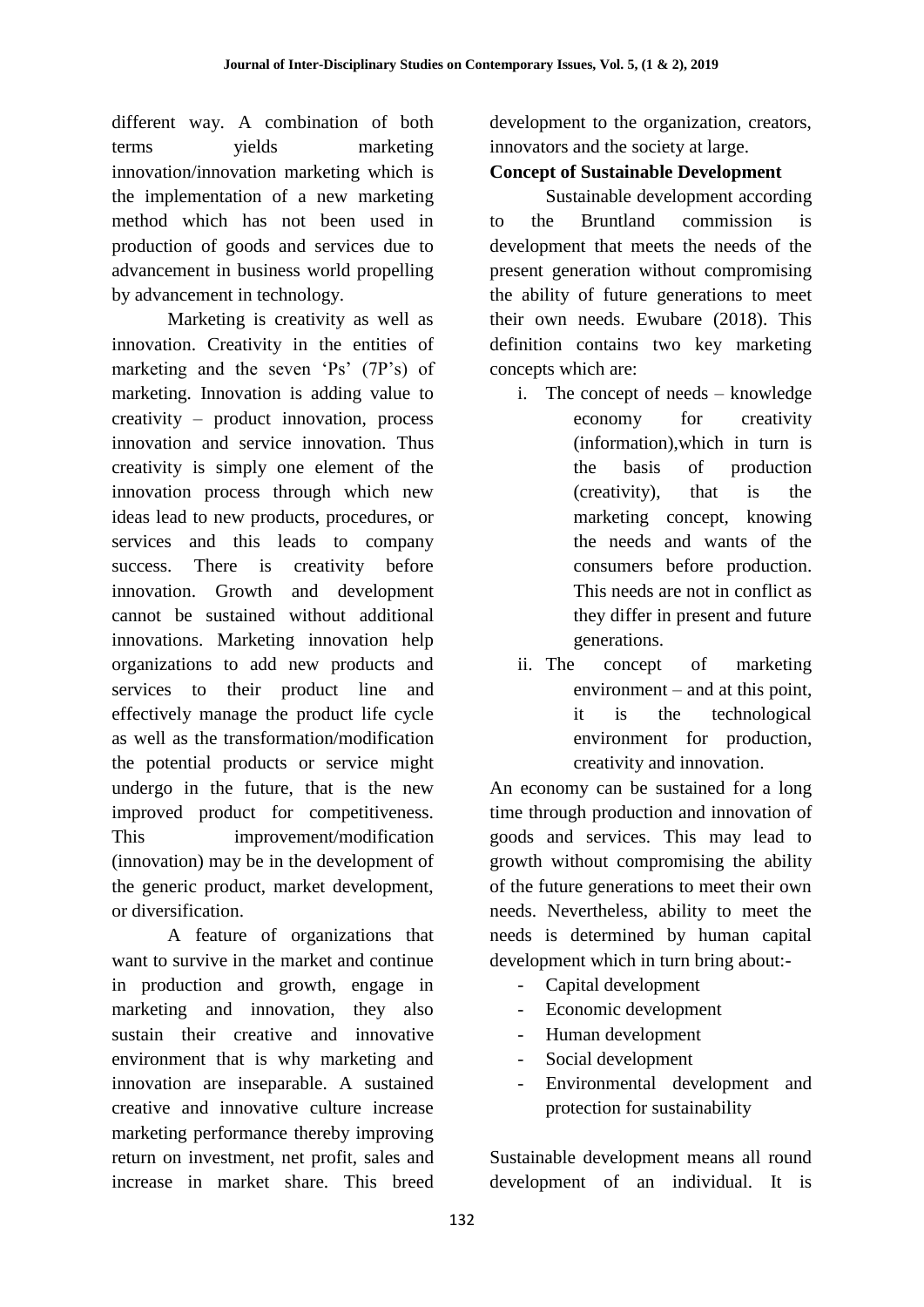improving the quality of life of the people through judicious use of available natural resources in the production of goods and services.

The United Nations development programme (2015) in its framework for sustainable development outlined some sustainable development goals also known as transforming our world by 2030. The goals include:

- 1. Poverty reduction end poverty in all forms
- 2. Food security end hunger and achieve food security
- 3. Healthcare delivery ensure healthy lives and promote well being for all
- 4. Education for all ensure inclusive and equitable education for all
- 5. Women achieve gender equality and empowerment for all women.
- 6. Water ensure available of water for all
- 7. Energy ensure access to affordable and reliable modern energy for all
- 8. Economy promote and sustain economic growth, full and productive employment
- 9. Infrastructure promote basic infrastructure for all
- 10. Inequality reduce inequality within and among countries
- 11. Habitation
- 12. Consumption
- 13. Climate
- 14. Eco-system
- 15. Marine system
- 16. Institutions
- 17. Sustainability- strengthen the means of implementation and revitalize the global partnership for sustainable development. Nwokike (2018).

To achieve and sustain the aforementioned goals, there must be production (creativity/marketing) and innovation of goods and services in a conducive environment without compromising the present and future needs of the consumers (society).

**Factors that Enhance Marketing and Innovation for Sustainable Development**  Kumar (2012) highlighted factors that enhance marketing and innovation for sustainable development. Some of these factors are:

- 1. Effective and efficient production. Adopting the marketing concept in this regard is inevitable. Knowing the needs and wants of the consumers before production through sustainable marketing by understanding consumer behaviour and consumption patterns.
- 2. Effective and efficient monitoring and management of the product life cycle
- 3. Application of the  $21<sup>st</sup>$  century technologies in production and distribution of goods and services
- 4. Employing new technologies /marketing strategies that is innovation marketing
- 5. Creating a conducive environment for creativity and innovation, employing, imbibing and embracing the culture of creativity and innovation, training, research and development and motivation of 'ideasmen' in the organization for sustainable development.
- 6. Satisfying the consumers through value creation. Value is not created by or within the organization alone, but it is influenced by the external environment, created through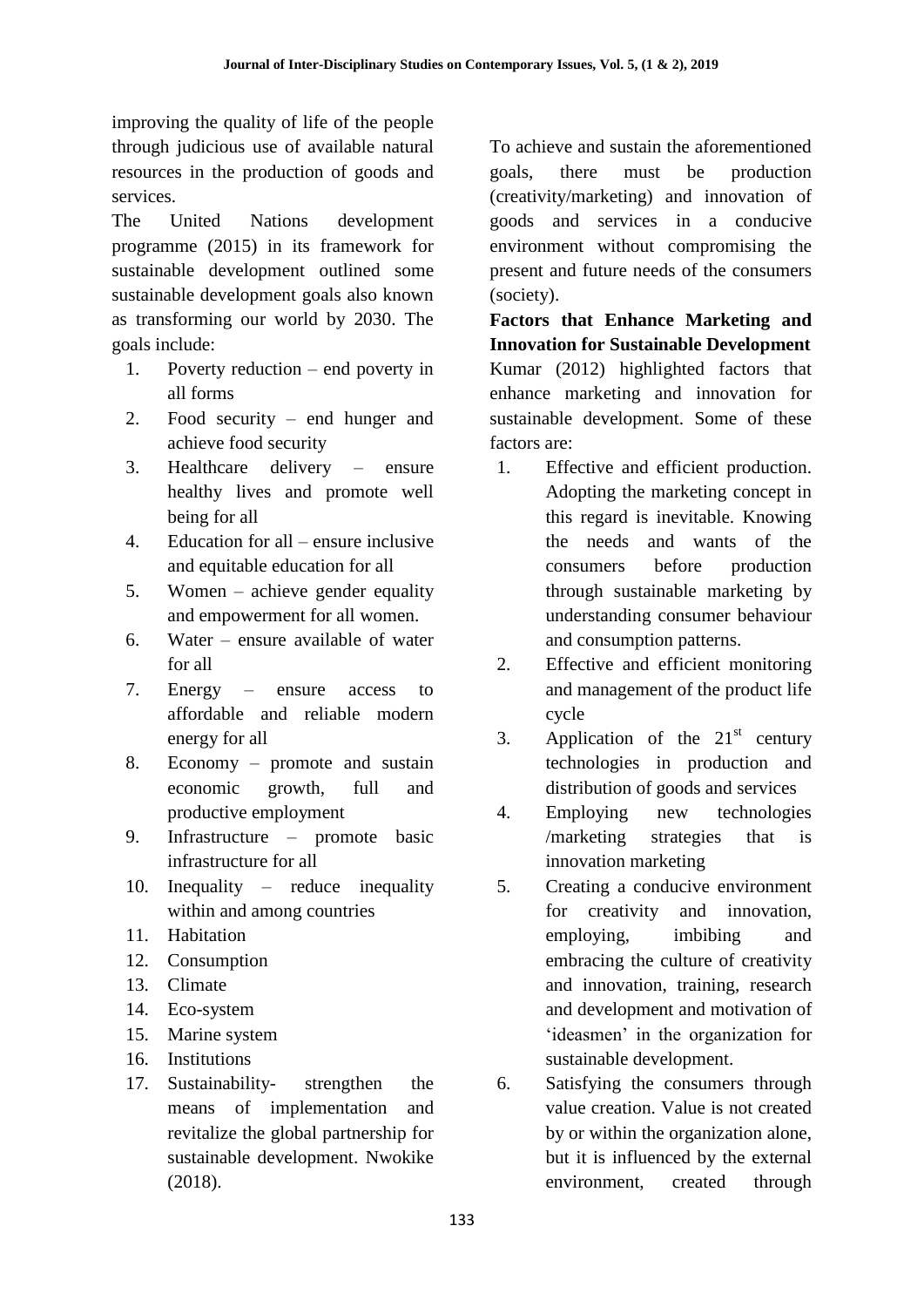relationship with stakeholders, and dependent or various resources.

- 7. Employing sustainable innovation concept. A process where sustainability consideration (environment, social, financial) are integrated into company systems from idea generation through to research and development and commercialization. This applies to products, services and technologies, as well as new business and organization models.
- 8. Employing sustainability marketing concept. This is development of marketing that integrates aspect of economy and the new concept of relationship marketing and social economic and environment perspectives.

### **Conclusion**

Innovation and marketing for sustainable development could be achieved through sustainable innovative marketing, that is planning, organizing, implementing and controlling resources and the marketing programme to meet the needs and wants of consumers through focusing on increasing customer value, social value and ecological value. Organization can acquire knowledge necessary to drive innovation through internal discovery processed or through external search. The specific characteristics and vision of an organization define their unique approach to markets, products, technology and what they want to be known for. This is also innovation.

## **Recommendations**

Based on the expository facts, the following recommendations are made:

i. Organizations should be productive focusing on the marketing concept in creating value to

satisfy the customers, society and the environment

- ii. Government should provide funds to develop the science and technology sector to spur more individuals into research and development for sustainable innovation marketing
- iii. There should be public/private collaboration to establish and develop research institutions and centres for sustainable innovation marketing.
- iv. Innovative marketing strategies should be employed to reflect the  $21<sup>st</sup>$  century technologies, markets, consumers and environment for improve innovative marketing performances
- v. Government should create conducive environment for creativity and innovation and organizations imbibe creative and innovative culture; training and motivation for sustainable innovation marketing.

## **References**

- Ajokorise, D. (2018) creativity and innovation in agricultural education. A veritable tool in economic growth in Nigeria. *Journal of Vocational and Technical Education.* 3 (1) 199 – 203.
- Ama (2015). America marketing association Dictionary in marketing terms.
- Ayo, A. O. (2018). Significance of marketing education programme in Nigerian secondary schools. *Journal of Vocational and*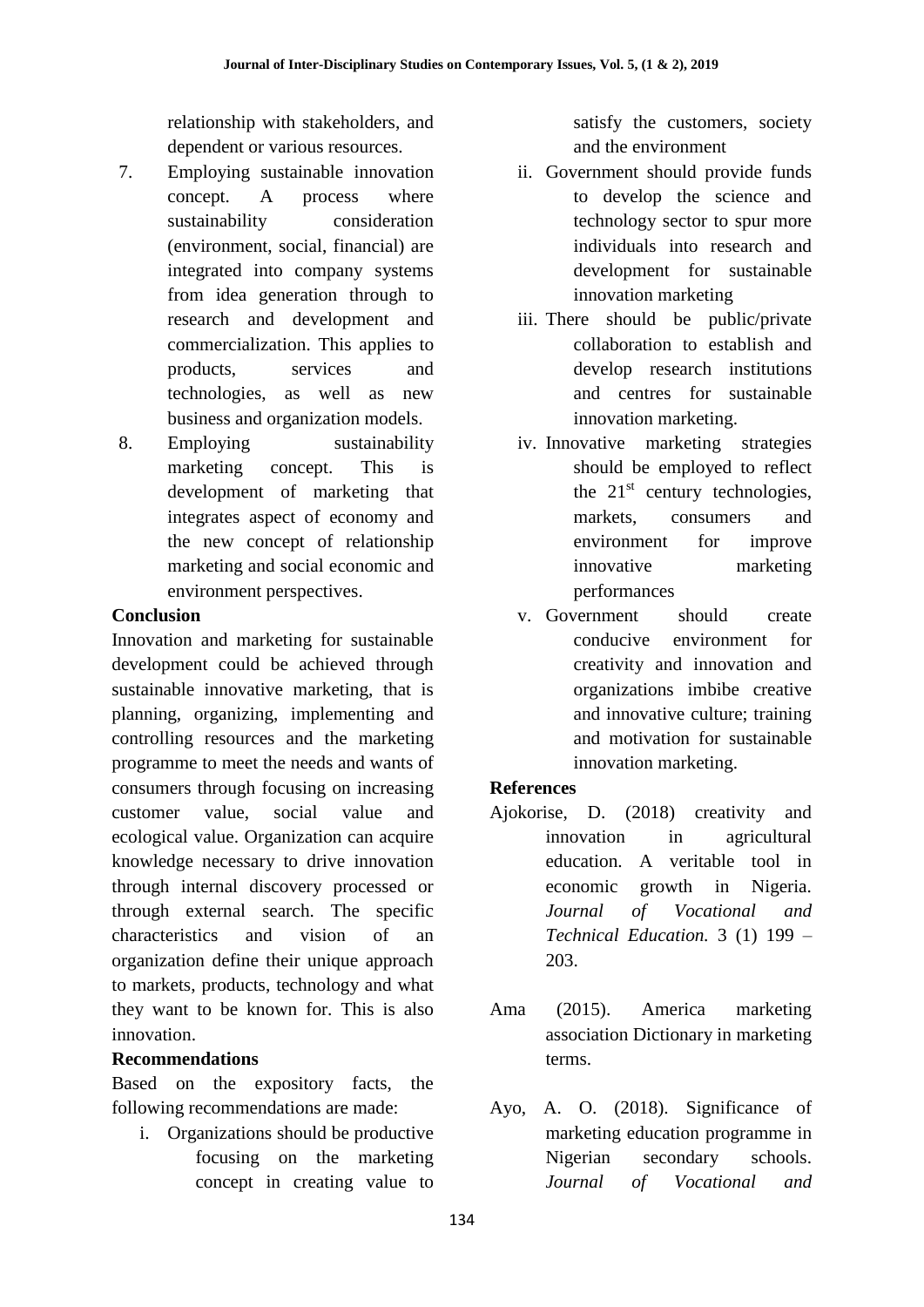*Technical Education.* 3 (1) 124 – 128.

- Chandrakhatha, A. (2018). Marketing Innovation. *Journal of Business and Management*. 5(1) 64 – 74
- Clakraroti, B. (2004). The new rules for bringing Innovations to Markets. Harvard business review, March.
- Ewubare, M.U. and Orugboh, L. (2018). Food security and Sustainable Development: implication for home economics. *Journal of Vocational and Technical Education.* (1) 159 – 163.
- Hornby, A.S. (2006). Oxford Advanced Learners Dictionary  $(8<sup>th</sup>$  edition). Oxford University press.
- John Spacey, A. (2017). Types of innovation objectives. Online writer.
- Kotler, K (2006). A framework of marketing management, New Jersey prentice hall.
- Kumar, A.A. (2012). Evolution of Sustainability as Marketing Strategy. *Beginning of New era, Social and Behaviour Sciences Journal.* 37:482 – 489.
- Martin, C. & Tom Clark (2007), sustain innovation: key conclusions from sustainable innovation conference 2003 – 2006 organized by the centre for sustainable design. University College for the creative arts.

Martins, L. (2017). The innovation process: definition, model, tips. Online writer.

- Nwokike, T. (2018). Framework for sustainable development goals programme for effective transformation. *Journal of Educational Media and Technology. 18(1) 100-107.*
- Nwokkoko, F. O. Ezeabili, I & Jim F.U. (2018). Business education: An indispensable tool for achieving sustainable development in the south-east states of Nigeria. *BritishJournal of Education* 6(1)  $19 - 27$ .
- Okpara, F.O. (2006). The practice of entrepreneurship. Precision publishers Ltd.
- Oluwadare, A.A. (2015) creativity and innovating: A viable tool for entrepreneurial development. *Global advanced research Journal of Educational Research and Review* 4(1), 225 – 231.
- Onah, J. O. &Thomas, M. J (2004). Marketing management strategies and cases. Institute for development studies, University of Nigeria, Enugu Campus, Enugu.
- Orogun, S.E. (2016) "Marketing" the introductory approach II. Its bride production, Asaba, Delta State.
- Oteh, J.E. & Akuma, N. (2010). Curriculum development and innovation. Eagle and Joy educational publishers.